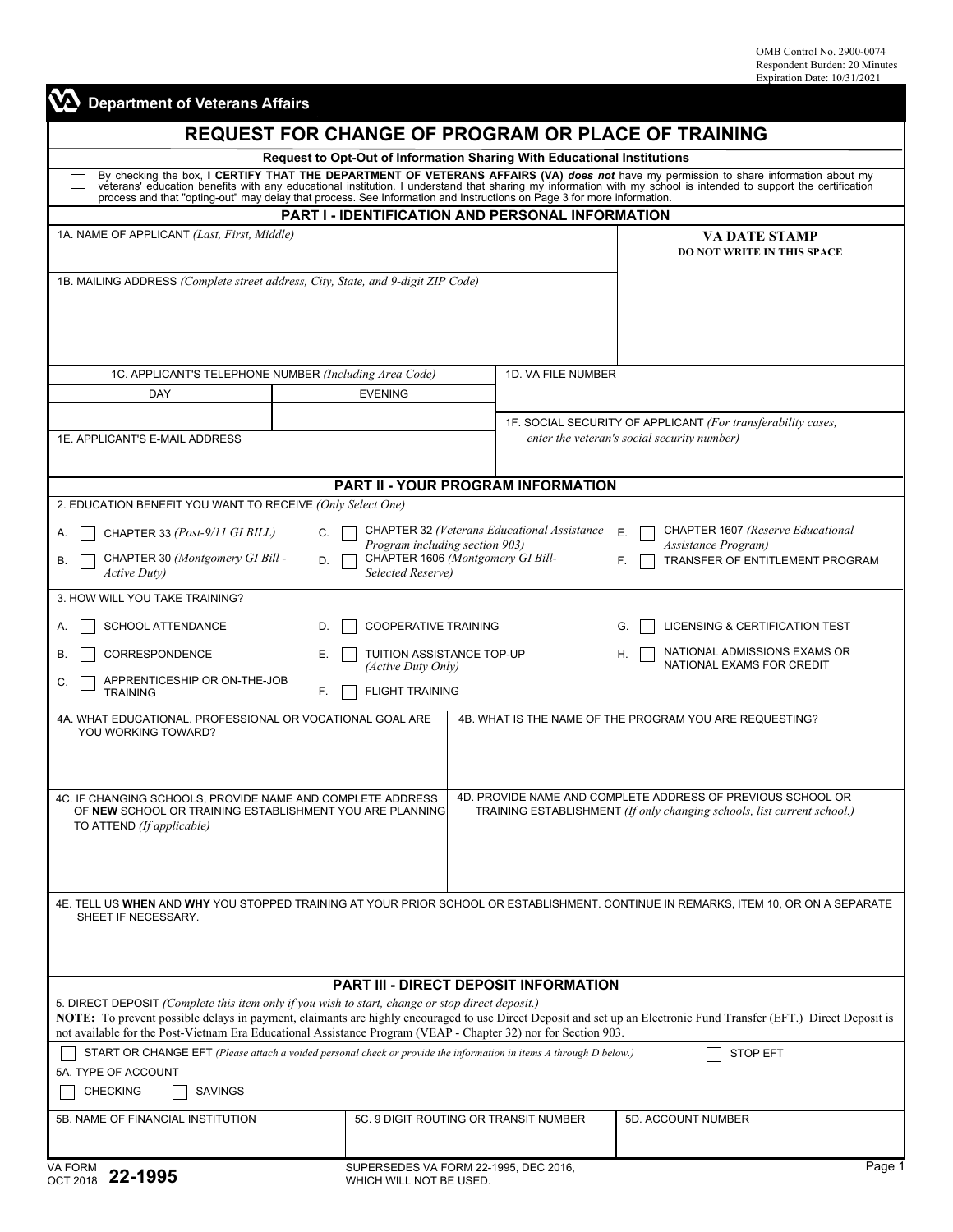| <b>PART IV - MISCELLANEOUS INFORMATION</b>                                                                                                                                        |                                                                                                                                                                                                                                                                                                                                                                                                                                                                                                                                                                                                                                                                                                                                                    |                                                                                                                             |            |  |            |                                                  |           |                                                                                                                                             |  |                  |
|-----------------------------------------------------------------------------------------------------------------------------------------------------------------------------------|----------------------------------------------------------------------------------------------------------------------------------------------------------------------------------------------------------------------------------------------------------------------------------------------------------------------------------------------------------------------------------------------------------------------------------------------------------------------------------------------------------------------------------------------------------------------------------------------------------------------------------------------------------------------------------------------------------------------------------------------------|-----------------------------------------------------------------------------------------------------------------------------|------------|--|------------|--------------------------------------------------|-----------|---------------------------------------------------------------------------------------------------------------------------------------------|--|------------------|
| 6. INFORMATION ON DEPENDENTS (COMPLETE THIS ITEM ONLY IF YOU SERVED BEFORE JANUARY 1, 1977 (or had a delayed entry before January 2,<br>1978) AND YOU CURRENTLY HAVE DEPENDENTS.) |                                                                                                                                                                                                                                                                                                                                                                                                                                                                                                                                                                                                                                                                                                                                                    |                                                                                                                             |            |  |            |                                                  |           |                                                                                                                                             |  |                  |
| <b>QUESTIONS</b>                                                                                                                                                                  |                                                                                                                                                                                                                                                                                                                                                                                                                                                                                                                                                                                                                                                                                                                                                    |                                                                                                                             |            |  | <b>YES</b> |                                                  | <b>NO</b> |                                                                                                                                             |  |                  |
| 6A. ARE YOU CURRENTLY MARRIED?                                                                                                                                                    |                                                                                                                                                                                                                                                                                                                                                                                                                                                                                                                                                                                                                                                                                                                                                    |                                                                                                                             |            |  |            |                                                  |           |                                                                                                                                             |  |                  |
| 6B. DO YOU HAVE ANY CHILDREN WHO ARE:                                                                                                                                             |                                                                                                                                                                                                                                                                                                                                                                                                                                                                                                                                                                                                                                                                                                                                                    |                                                                                                                             |            |  |            |                                                  |           |                                                                                                                                             |  |                  |
| (1) UNDER AGE 18 OR                                                                                                                                                               |                                                                                                                                                                                                                                                                                                                                                                                                                                                                                                                                                                                                                                                                                                                                                    |                                                                                                                             |            |  |            |                                                  |           |                                                                                                                                             |  |                  |
|                                                                                                                                                                                   | (2) OVER 18 BUT UNDER AGE 23, NOT MARRIED AND ATTENDING SCHOOL? OR                                                                                                                                                                                                                                                                                                                                                                                                                                                                                                                                                                                                                                                                                 |                                                                                                                             |            |  |            |                                                  |           |                                                                                                                                             |  |                  |
|                                                                                                                                                                                   | (3) OF ANY AGE PERMANENTLY HELPLESS FOR MENTAL OR PHYSICAL REASONS?                                                                                                                                                                                                                                                                                                                                                                                                                                                                                                                                                                                                                                                                                |                                                                                                                             |            |  |            |                                                  |           |                                                                                                                                             |  |                  |
| 6C. IS EITHER YOUR FATHER OR MOTHER DEPENDENT UPON YOU FOR FINANCIAL SUPPORT?                                                                                                     |                                                                                                                                                                                                                                                                                                                                                                                                                                                                                                                                                                                                                                                                                                                                                    |                                                                                                                             |            |  |            |                                                  |           |                                                                                                                                             |  |                  |
|                                                                                                                                                                                   | 7. RECENT PERIODS OF SERVICE (PERIODS OF ACTIVE DUTY SINCE YOUR INITIAL PERIOD OF ACTIVE DUTY.) Please complete this section for each period of your<br>active duty since your initial period of active duty if you have not previously reported this information. It will help VA process your claim if you attach a certified copy of<br>"Member 4 Copy" of your DD Form 214 for each period of active service. (Don't report Active Duty for Training.)                                                                                                                                                                                                                                                                                         |                                                                                                                             |            |  |            |                                                  |           |                                                                                                                                             |  |                  |
| 7A. BRANCH OF SERVICE<br>7B. BEGINNING AND ENDING<br>AND RESERVE OR GUARD<br>COMPONENT SERVED IN<br>DATES OF ACTIVE DUTY<br>DURING ACTIVE DUTY                                    |                                                                                                                                                                                                                                                                                                                                                                                                                                                                                                                                                                                                                                                                                                                                                    | 7C. WERE YOU<br>INVOLUNTARILY CALLED TO<br><b>ACTIVE DUTY FOR THIS</b><br>PERIOD? (If yes send in<br>copies of your orders) |            |  |            | 7D. WHAT WAS THE CHARACTER<br>OF YOUR DISCHARGE? |           | 7E. IF THIS ACTIVE DUTY IS<br>NATIONAL GUARD DUTY, INDICATE<br>IF AUTHORITY IS TITLE 10<br>(FEDERAL) OR TITLE 32 (STATE).<br>(ATTACH COPIES |  |                  |
|                                                                                                                                                                                   |                                                                                                                                                                                                                                                                                                                                                                                                                                                                                                                                                                                                                                                                                                                                                    |                                                                                                                             | <b>YES</b> |  | NO         |                                                  |           |                                                                                                                                             |  | OF ANY ORDERS)   |
|                                                                                                                                                                                   |                                                                                                                                                                                                                                                                                                                                                                                                                                                                                                                                                                                                                                                                                                                                                    |                                                                                                                             |            |  |            |                                                  |           |                                                                                                                                             |  |                  |
|                                                                                                                                                                                   |                                                                                                                                                                                                                                                                                                                                                                                                                                                                                                                                                                                                                                                                                                                                                    |                                                                                                                             |            |  |            |                                                  |           |                                                                                                                                             |  |                  |
|                                                                                                                                                                                   |                                                                                                                                                                                                                                                                                                                                                                                                                                                                                                                                                                                                                                                                                                                                                    |                                                                                                                             |            |  |            |                                                  |           |                                                                                                                                             |  |                  |
|                                                                                                                                                                                   |                                                                                                                                                                                                                                                                                                                                                                                                                                                                                                                                                                                                                                                                                                                                                    |                                                                                                                             |            |  |            |                                                  |           |                                                                                                                                             |  |                  |
|                                                                                                                                                                                   |                                                                                                                                                                                                                                                                                                                                                                                                                                                                                                                                                                                                                                                                                                                                                    |                                                                                                                             |            |  |            |                                                  |           |                                                                                                                                             |  |                  |
| <b>YES</b><br><b>NO</b><br><b>YES</b><br><b>NO</b><br>10. REMARKS                                                                                                                 | 8. DO YOU EXPECT TO RECEIVE EDUCATIONAL BENEFITS UNDER THE GOVERNMENT EMPLOYEE'S TRAINING ACT (GETA) FOR THE SAME COURSE(S) YOU<br>WILL RECEIVE VA EDUCATION BENEFITS? (Answer only if you are a Federal Government employee)<br>9. ARE YOU RECEIVING OR DO YOU ANTICIPATE RECEIVING ANY MONEY (including but not limited to Federal Tuition Assistance) FROM THE ARMED FORCES<br>OR PUBLIC HEALTH SERVICE FOR THE COURSE FOR WHICH YOU HAVE APPLIED TO VA FOR EDUCATION BENEFITS? IF YOU WILL RECEIVE SUCH<br>BENEFITS, CHECK "YES." SHOW COMPLETE DETAILS IN THE REMARKS SECTION TO INCLUDE THE SOURCE OF THE FUNDS. NOTE: IF YOU ARE APPLYING<br>FOR THE TUITION ASSISTANCE TOP-UP BENEFIT, CHECK "NO." (Answer only if you are on Active Duty) |                                                                                                                             |            |  |            |                                                  |           |                                                                                                                                             |  |                  |
| 11A. SIGNATURE OF APPLICANT (DO NOT PRINT)<br>SIGN HERE IN INK                                                                                                                    | I CERTIFY THAT all statements in my application are true and correct to the best of my knowledge and belief. If on active duty, I also certify that I<br>have consulted with an Education Service Officer (ESO) regarding my education program.<br><b>PENALTY</b> - Willful false statements as to a material fact in a claim for education benefits is a punishable offense and may result in the forfeiture<br>of these or other benefits and in criminal penalties.                                                                                                                                                                                                                                                                             |                                                                                                                             |            |  |            |                                                  |           | PART V - CERTIFICATION AND SIGNATURE OF APPLICANT                                                                                           |  | 11B. DATE SIGNED |
|                                                                                                                                                                                   |                                                                                                                                                                                                                                                                                                                                                                                                                                                                                                                                                                                                                                                                                                                                                    |                                                                                                                             |            |  |            |                                                  |           |                                                                                                                                             |  |                  |
| VA FORM 22-1995, OCT 2018                                                                                                                                                         |                                                                                                                                                                                                                                                                                                                                                                                                                                                                                                                                                                                                                                                                                                                                                    |                                                                                                                             |            |  |            |                                                  |           |                                                                                                                                             |  | Page 2           |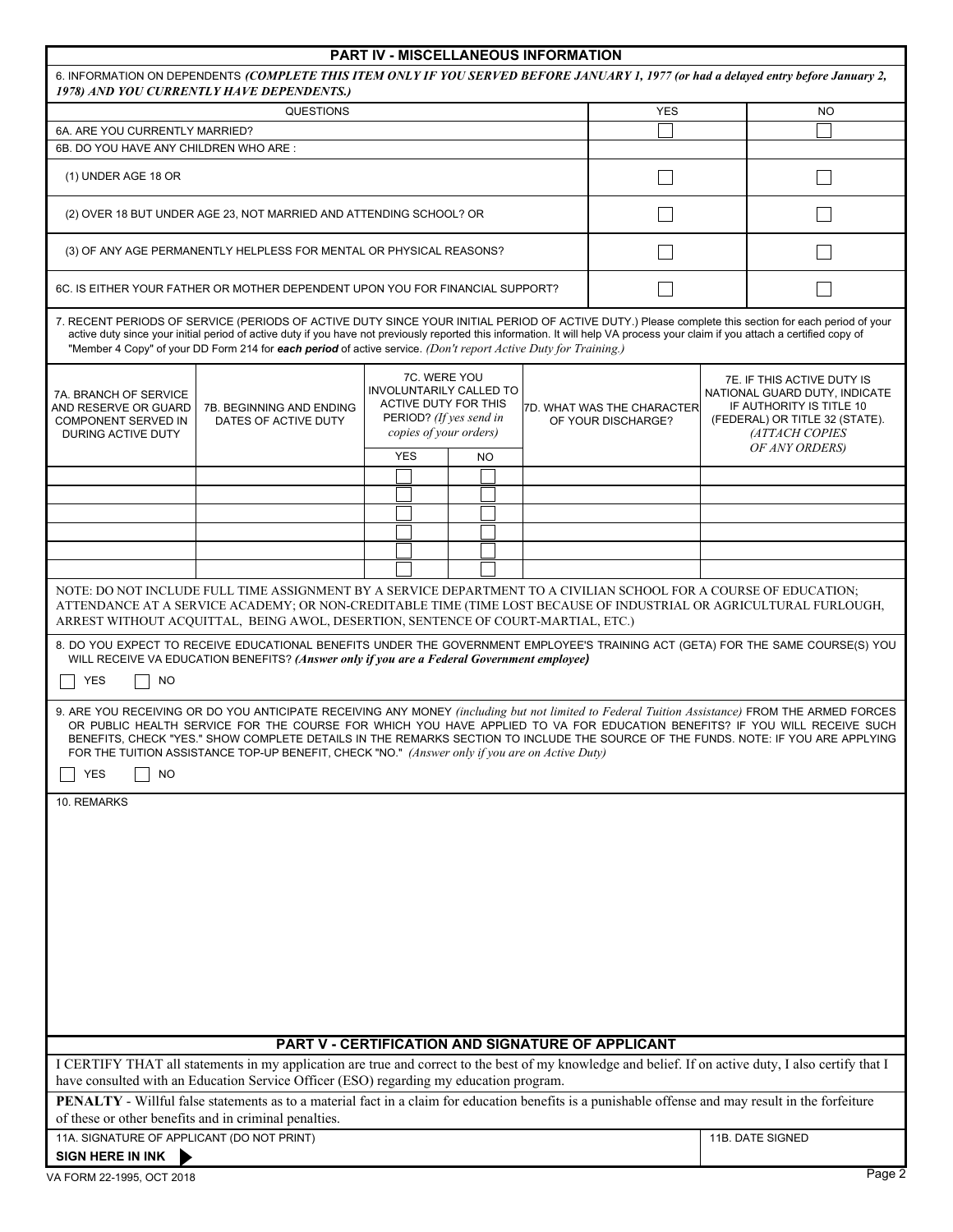# **INSTRUCTIONS & INFORMATION**

#### **When Should You Use This Form?**

Use this form when:

- you're changing schools,
- you're changing your educational, professional, vocational goal,
- you left your program due to unsatisfactory attendance, progress, or conduct; and you're now reentering the same program, or
- you were receiving VA education benefits as a veteran and now wish to receive benefits while on active military duty.

### **INSTRUCTIONS FOR SPECIFIC ITEMS ON THE FORM**

Most items on this form are self-explanatory. Here is additional information on certain items.

**Item #4A:** Here are some examples of what we mean by **"goals":** 

- Educational goal: GED certificate, high school diploma, bachelor's degree, master's degree, Ph.D
- Professional goal: lawyer, physician, teacher, physical therapist, medical technologist, medical records librarian, stenographer,
- machinist, electronic technician, X-ray technician, radio and
- Vocational goal: TV service technician, automobile mechanic, practical nurse.

 **Item #5:** The Department of Treasury requires all Federal benefit payments be made by electronic funds transfer (EFT), also called direct deposit (Direct Deposit is not available for Chapter 32 recipients.) Please attach a voided personal check or deposit slip or provide the information requested below to enroll in direct deposit. If you do not have a bank account, you must receive your payment through Direct Express Debit MasterCard. To request a Direct Express Debit MasterCard you must apply at <www.usdirectexpress.com> or by telephone at 1-800-333-1795. If you elect not to enroll, you must contact representatives handling waiver requests for the Department of Treasury at 1-888-224-2950. They will address any questions or concerns you may have and encourage your participation in EFT.

 **Item #6:** Provide your dependents' information **only** if you have military service **before** January 1, 1977 (or delayed entry before January 2, 1978).

 **Item #6A:** IMPORTANT: If you are certifying that you are married for the purpose of VA benefits, your marriage must be recognized by the place where you and/or your spouse resided at the time of marriage, or where you and/or your spouse resided when you filed your claim (or a later date when you become eligible for benefits) (38 U.S.C. § 103(c)). Additional guidance on when VA recognizes marriages is available at [http://www.va.gov/opa/marriage/.](http://www.va.gov/opa/marriage/)

 **Items #11A and 11B**: Make sure you sign and date these items. If you are currently on active duty, have your Education Service Officer sign and date Items 11A and 11B.

#### **If You Need Help**

If you need help in completing this form, you can contact us through our home page on the Internet. Our website is: [www.benefits.va.gov/gibill.](www.gibill.va.gov/gibill) Click on the "Contact Us" tab and then the "Ask a Question" tab. Or you may call us toll free at 1-888-GI-BILL-1 (1-888-442-4551.) If you use the Telecommunications Device for the Deaf (TDD), the Federal Relay number is 711. Please call 1-800-827-1000 if you want a VA counselor to help you in planning your program.

#### **REQUEST TO OPT-OUT OF INFORMATION SHARING WITH EDUCATIONAL INSTITUTIONS:**

The Harry W. Colmery Veterans Educational Assistance Act of 2017 (Public Law 115-48), also known as the "Forever GI Bill," requires the Department of Veterans Affairs (VA) to make available to educational institutions information about the amount of educational assistance to which a veteran or other individual is entitled. However, you may elect to "opt-out" of these disclosures and have VA withhold this information instead.

## **TO FILE THIS FORM:**

#### **(A) If you have selected a school or training establishment,**

 **Step1:** Mail the completed form to the VA Regional Processing Office in the region of that school's or establishment's physical address. Determine the correct office from the list on page 4.

 **Step 2**: Notify the veterans certifying official at your school or training establishment that you have applied for VA education benefits. Ask him or her to submit your enrollment information using VA Form 22-1999, Enrollment Certification, or its electronic version.

 **Step 3**: Wait for VA to process your application and notify you of our decision concerning your continued eligibility for educational assistance.

#### **(B) If you have not selected a school or training establishment**,

 **Step 1**: Mail the completed form to the VA Regional Processing Office in the region of your home address. Determine the correct office from the list on page 4.

 **Step 2:** Wait for VA to process your application and notify you of our decision concerning your continued eligibility for educational assistance.